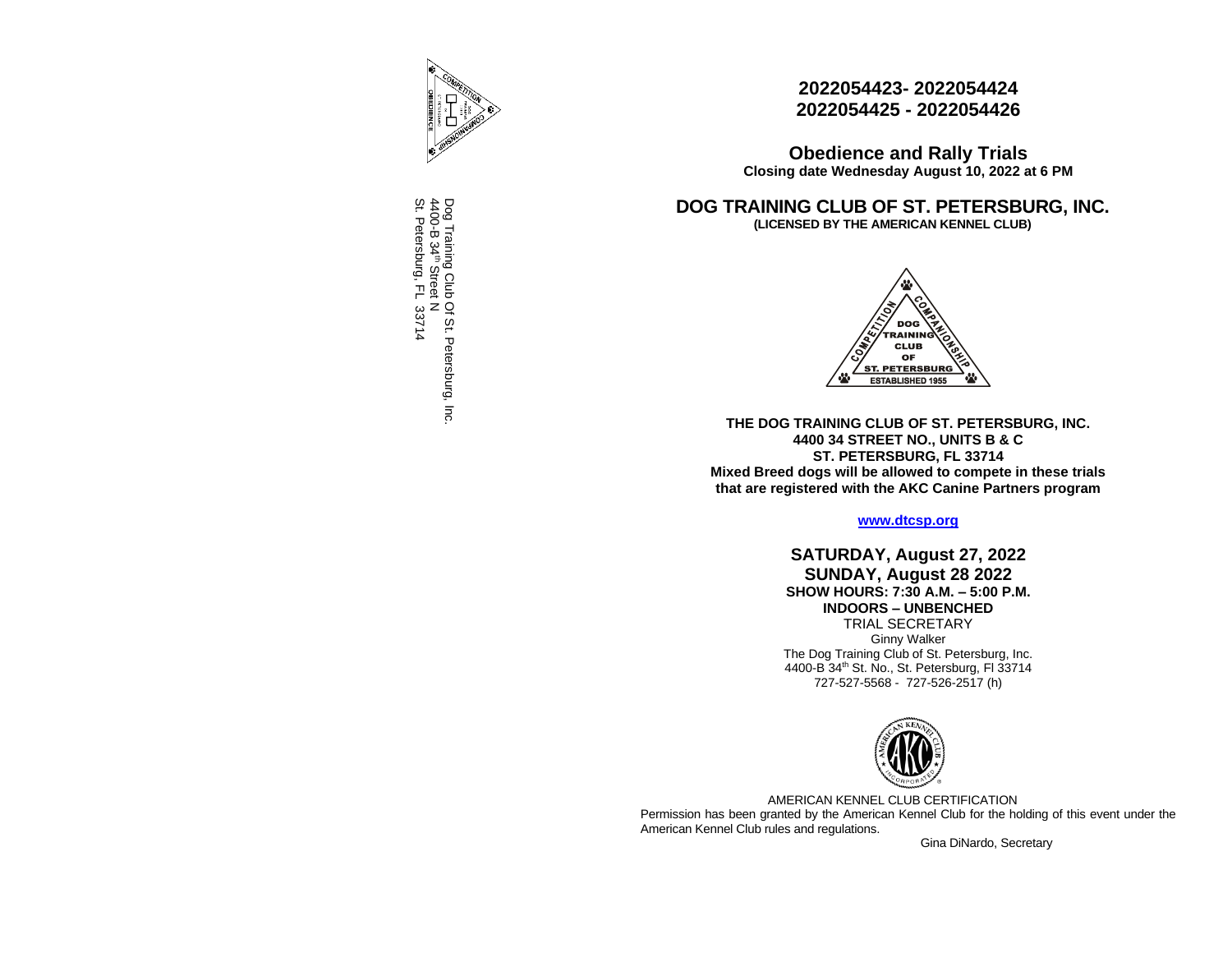# **OFFICERS**

| Fran Salvas |
|-------------|
|             |
|             |
|             |
|             |

# **EXECUTIVE BOARD All officers and, PK Lichenberger, Lithia Costillo Linda Larsen, and Diane Miles**

# **TRIAL COMMITTEE**

**Trial Chairperson** Gail Harrell **Trial Secretary Cinny Walker (walkersirish@aol.com)** 

## **VETERINARIAN (ON CALL) Animal Emergency Clinic 3165 22 Ave North**

**"Exhibitors should follow their veterinarians' recommendation to assure their dogs are free of internal and external parasites, any communicable diseases, and have appropriate vaccinations.** 

**SHOW SITE DIRECTIONS:** I-275 to Exit #25 (38 Ave No.); Go west on 38th Ave. Turn right (north) on 34th St. No.(US 19). (Hardees on left). Go over overpass and turn left into the first parking lot. **MOTELS**

Day's Inn Gateway, 9539 US 19 N, St Petersburg 727-577-3838 800-329-746[6 www.daysinn.com](http://www.daysinn.com/)

 LaQuinta Inn, 7500 US 19 N., St Pete, FL 727-545-5611 800-531-5900 \*Note small dogs only

Lorelei Motel 10273 Gulf Blvd, Treasure Island, FL 800-354-6364 727-360-4351 (caters to dogs-approx 30 min from trial site)

Valley Forge Motel, 6825 Central Ave, St Pete,FL 727-577-6820

Roberts RV Resort, 3390 Gandy Blvd. N, St Pete, FL 727-577-6820

# **Please be sure you enter the correct class. When you receive the information back, again make sure the information is correct. When you receive your confirmation and arm band information, double check all information. Report any corrects at that time.**

# **IF YOU ENTER A CLASS THAT IS A OR B, YOU MUST MARK A OR B. IF NOT, I WILL PUT YOU IN THE B CLASS.**

# **Notice to Exhibitors**

.

**The Dog Training Club of St. Petersburg, Inc., the Trial Chairperson, Trial Secretary, their agents, employees, the City of St. Petersburg, et al assume no responsibility for any loss, damage or injury sustained by any one or to any of their dogs or property. The Dog Training Club of St. Petersburg, Inc., reserves the right to refuse any dog show entry.** 

## **TELEGRAPH, TELEPHONE, AND UNSIGNED ENTRIES CANNOT BE ACCEPTED.**

Entries not on official AKC entry forms and photocopies of entry forms without the agreement and rules on the reverse side of the official AKC entry form are not acceptable. No entry shall be made and no entry shall be accepted which specifies any conditions as to its acceptance.

A recording fee of \$3.00/3.50 will be required for each dog entered at any licensed or Member Club Show, Obedience Trial or Tracking Test. This recording fee is to be collected by the show giving club and paid to the American Kennel Club. If a dog is entered in more than one class in the show, the recording fee is to be collected on the first entry only. (AKC Rule Chapter 15, Section 2)

**Entries close 6:00 pm Wednesday, Wed August 10, 2022 at the address of the Trial Secretary, c/o The Dog Training Club of St. Petersburg, Inc.**, after which time entries cannot be accepted, changed or canceled. Entries will not be accepted without fees. Acknowledgment of entries will be made as soon as practicable after the closing date. Should such acknowledgment not be received by the exhibitor within a reasonable time, please notify the Trial Secretary

# **CHECKS ONLY ACCEPTED THAT ARE PAID WITH U.S. FUNDS\_\_\_\_\_\_\_\_\_\_\_\_\_\_\_\_\_\_\_**

Mail all entries with fees to: Ginny Walker, Trial Secretary, 4690 36 Ave No St.Petersburg Fla., 33713. Please do not send cash. Make checks or money orders payable to: Dog Training Club of St. Petersburg., Inc. **Express deliveries Must be marked: NO SIGNATURE REQUIRED.**

Entry fees shall not be refunded in the event that a dog is absent, disqualified, excused by Veterinarian or Judge, or barred from competition by action of the Trial Committee. If, because of riots, civil disturbances or other acts beyond the control of the management, it is impossible to open or to complete the show, no refund of entry fee will be made.

Bitches in season – Entry fee less \$5.00 will be refunded for bitches that come in season between the close of entries and the date of trial. Written notification must be received by the Trial Secretary on or before August 24, 2022

Returned checks do not constitute a valid entry fee. There will be a \$20 service fee for all returned checks. Subsequent returned checks from the same exhibitors may result in their being put on a CASH ONLY basis. The Obedience Trial will be open from 7:30 am to 5:00 pm Saturday Aug 27 and Sunday Aug 28, 2022.

Consult the Judging Program for the time of judging. Dogs may arrive any time prior to their scheduled time of judging. Dogs not required for further judging will be excused. Judges are not required to wait for dogs. Owners or agents alone are responsible for the presence of their dogs in the judging ring when their classes are called to be judged All dogs present must be held on leash or confined to their crates except when being judged. Only dogs that are eligible to be shown under the American Kennel Club rules are allowed on site. **No un-entered dogs are allowed.**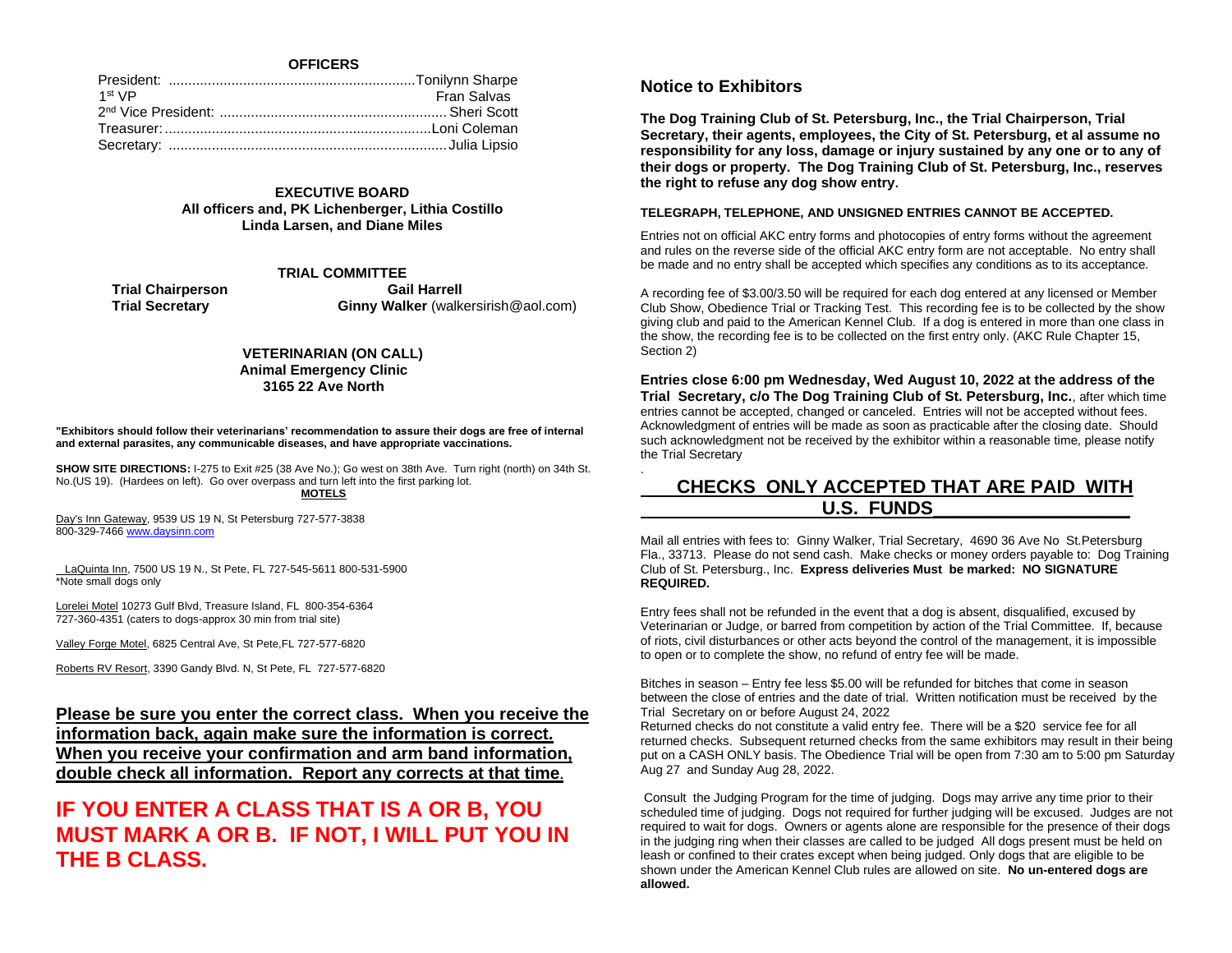#### **Entry Fees**  OBEDIENCE ONLY

| FIRST ENTRY - Obedience only:           | \$25.00 |
|-----------------------------------------|---------|
| ADDITIONAL ENTRY - SAME DOG - SAME DAY: | \$15.00 |
| Non-Regular                             | \$15.00 |

| <b>RALLY ONLY</b>                            |         |
|----------------------------------------------|---------|
| <b>RALLY FIRST ENTRY:</b>                    | \$25.00 |
| <b>RALLY SECOND ENTRY: SAME DOG SAME DAY</b> | \$15.00 |
| All fees include a \$3.00 AKC recording fee  |         |

#### **CLASSES OFFERED**

| <b>Obedience</b>                | Rally                 |
|---------------------------------|-----------------------|
| Novice A & B -- Begin Nov A & B | Rally Novice A & B    |
| Open A & B----- Graduate Novice | Rally Advanced A & B  |
| Utility A & B --- Graduate Open | Rally Excellent A & B |
| <b>Versatility</b>              | <b>Intermediate</b>   |
|                                 | Master                |

# **SATURDAY** AND **SUNDAY**

August 27, 2022 August 28, 2022

# **Obedience**

| Novice A & B                     | <b>Carol Ann Klein</b> |
|----------------------------------|------------------------|
| Open A                           | <b>Carol Ann Klein</b> |
| Open B                           | Carol Ann Klein        |
| <b>Utility A</b>                 | Carol Ann Klein        |
| <b>Utility B</b>                 | <b>Carol Ann Klein</b> |
| <b>Beginner Novice A &amp; B</b> | Carol Ann Klein        |
| <b>Graduate Novice</b>           | Carol Ann Klein        |
| <b>Graduate Open</b>             | <b>Carol Ann Klein</b> |
| <b>Versatility</b>               | <b>Carol Ann Klein</b> |

# **RALLY Saturday August 27, 2022 AND Sunday August 28, 2022**

| Novice A & B               | <b>Brenda J Crim Critelli</b> |
|----------------------------|-------------------------------|
| Advanced A & B             | <b>Brenda J Crim Critelli</b> |
| <b>Excellent A &amp; B</b> | <b>Brenda J Crim Critelli</b> |
| Intermediate               | <b>Brenda J Crim Critelli</b> |
| <b>Master</b>              | <b>Brenda J Crim Critelli</b> |

**Brenda Crim Critelli –Parrish, Fla. Carol Ann Klein --- Miami Shores, Fla**

PRIZES MUST BE CLAIMED THE DAY OF THE SHOW – NONE WILL BE MAILED

# OBEDIENCE CHAMPIONSHIP POINTS

|             |                       | <b>OPEN B CLASS</b>   |           |                       |
|-------------|-----------------------|-----------------------|-----------|-----------------------|
| # Competing | 1 <sup>st</sup> Place | 2 <sup>nd</sup> Place | 3rd Place | 4 <sup>th</sup> place |
| $6 - 10$    |                       |                       |           |                       |
| $11 - 15$   |                       |                       |           |                       |
| 16-20       |                       |                       |           |                       |
| $21 - 25$   | 10                    |                       |           |                       |
| 26-30       | 14                    |                       |           |                       |
| $31 - 35$   | 18                    |                       |           |                       |
| 36-40       | 22                    |                       |           |                       |
| $41 - 45$   | 26                    |                       |           |                       |
| 46-50       | 30                    |                       | 5         |                       |
| 51-56       | 34                    | 13                    |           |                       |

| UTILITY B CLASS |                       |                       |                       |                       |
|-----------------|-----------------------|-----------------------|-----------------------|-----------------------|
| # Competing     | 1 <sup>st</sup> Place | 2 <sup>nd</sup> Place | 3 <sup>rd</sup> Place | 4 <sup>th</sup> place |
| $3-4$           |                       |                       |                       |                       |
| $5 - 7$         |                       |                       |                       |                       |
| $8 - 10$        | 6                     |                       |                       |                       |
| $11 - 13$       | 10                    | 3                     |                       |                       |
| 14-16           | 14                    |                       |                       |                       |
| $17 - 19$       | 17                    | 5                     |                       |                       |
| $20 - 23$       | 20                    |                       | 2                     |                       |
| 24-26           | 24                    |                       | 3                     |                       |
| $27 - 29$       | 27                    |                       |                       |                       |
| 30-32           | 30                    | 13                    |                       |                       |
| 33-36           | 33                    | 14                    | 5                     | っ                     |
| $37 - 40$       | 37                    | 15                    | 6                     |                       |
| 41 and over     | 40                    |                       |                       |                       |

**The request for move-up must be in writing and presented to the trial secretary at least 30 minutes prior to the start of each trial. This is for both Obedience and Rally Dogs registered with the AKC Canine Partners Program are allowed to enter these trials.**

JUDGES ARE NOT REQUIRED TO WAIT FOR DOGS. Owners or agents alone are responsible for the presence of their dogs in the judging ring when their classes are called to be judged or for walk-throughs.

ALL DOGS PRESENT must be held on leash or confined to their crates except when judged. NO EXERCISE PENS inside the building. Exercise area is at the back of the building.

# **RIBBON PRIZES**

| First Place                                                | Blue Ribbon   |                                                                                                   |
|------------------------------------------------------------|---------------|---------------------------------------------------------------------------------------------------|
| Second Place Red Ribbon                                    |               |                                                                                                   |
| Third Place                                                | Yellow Ribbon |                                                                                                   |
| Fourth Place                                               | White Ribbon  |                                                                                                   |
|                                                            |               | Highest Scoring Dog in Regular class: Blue & Gold Rosette                                         |
|                                                            |               | Highest Combined Score In Open & Utility Blue & Green Rosette                                     |
|                                                            |               | High Scoring Utility A in memory of Karen Butterworth, donated by Patricia Calvert either         |
| Saturday or Sunday. \$25.00 gift, 1 <sup>st</sup> Qualifer |               |                                                                                                   |
|                                                            |               | Rally High Combined Blue & Gold Rosette (Advanced B and Excellent B)                              |
| High Jr Handler in Obedience                               |               | Prize                                                                                             |
| High Jr Handler in Rally                                   |               | Prize                                                                                             |
|                                                            |               | Dark Green qualifying score ribbons will be awarded to dogs in all regular obedience classes that |
| have obtained a qualifying score.                          |               |                                                                                                   |
| A qualifying score is required for all awards.             |               |                                                                                                   |
|                                                            |               |                                                                                                   |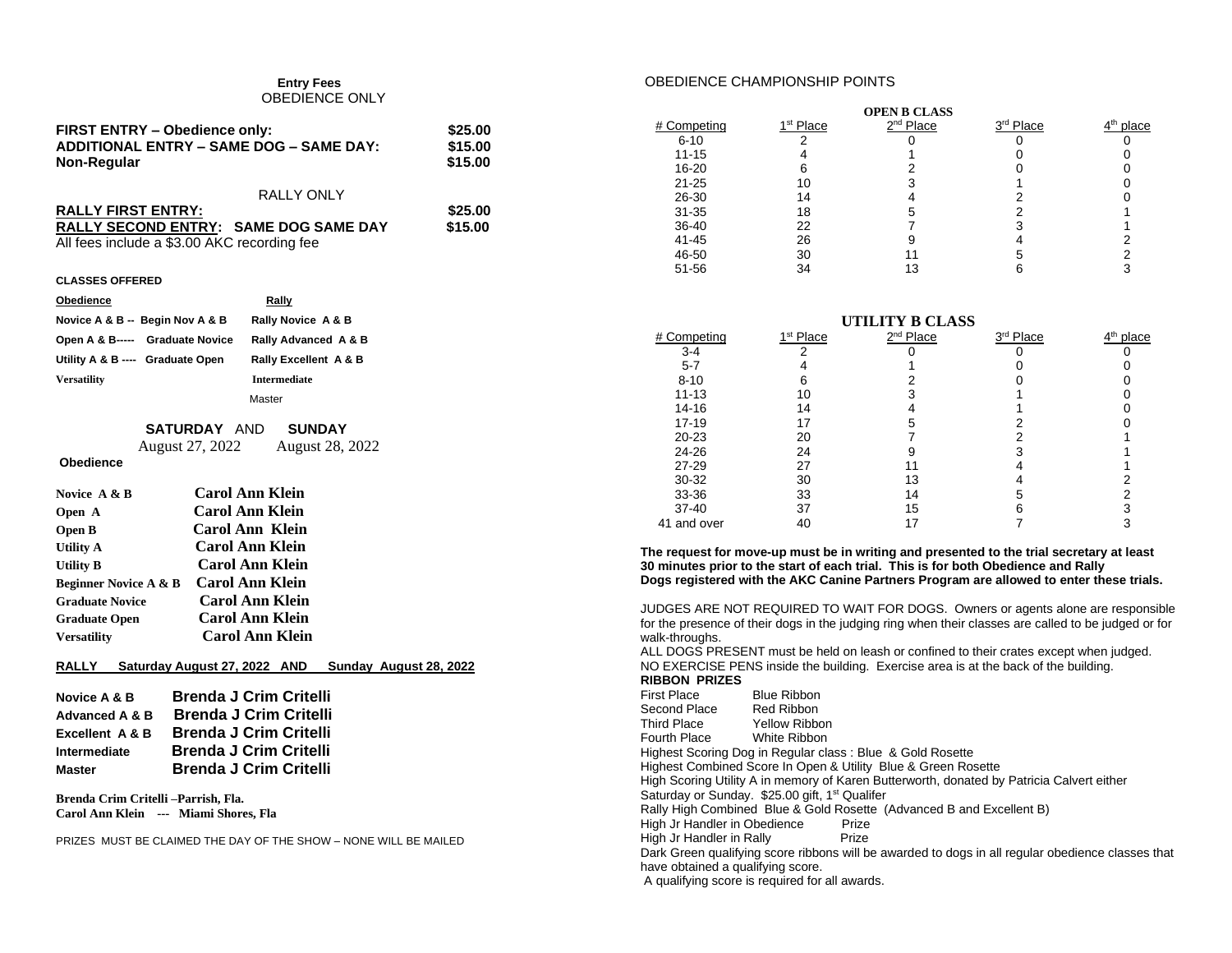## OFFICIAL AMERICAN KENNEL CLUB ENTRY FORM **DOG TRAINING CLUB OF ST. PETERSBURG**

| AKC Licensed Obedience, Indoor, Unbenched |              |        |          |  |
|-------------------------------------------|--------------|--------|----------|--|
| Event #2022054423- Saturday, Aug 27, 2022 |              | $\Box$ | Bar Jump |  |
| <b>Event #2022054424 Sunday</b>           | Aug 28, 2022 | $\Box$ | HighJump |  |

**AKC Licensed Rally, Indoor, Unbenched Rally Jumps Event #**20220544425 **Saturday Aug 27 2022 [ ] 4"\_\_\_\_\_ 8"\_\_\_\_\_\_\_ Event #20220544426 Sunday Aug 28, 2022 [ ] 12"\_\_\_\_\_16"\_\_\_\_\_\_\_\_**

**ENTRY FEES: OBED: \$25.00 for the first entry of each dog. \$15 for 2nd entry of the same dog in an additional class per day. NON-Regular Classes: \$15.00 Dog. Rally: \$25 per day, per class, per dog, \$15 for 2nd and non regular entry. ENTRIES CLOSE**: **6:00 p.m. Wednesday, August 10, 2022** after which time entries cannot be accepted, changed, or canceled except as provided for in Chapter 11, Section 6, of the Dog Show rules. ALL OVERNIGHT ENTRIES MUST BE MARKED **"SIGNATURE WAIVED" Mail Entries to**:

## **Ginny Walker Trial Secretary, 4690 36 Ave. No., St. Petersburg, Fl 33713** \*\*\*\*\*\*\*\*PLEASE PRINT\*\*\*\*\*\*\*\*\*Writing must be legible

**MAKE CHECKS PAYABLE TO**: **Dog Training Club of St. Petersburg (dtcsp)**

| <b>BREED</b>                                                                                                     |                 | VARIETY [1]                                                                              |                                       | <b>SEX SEX</b>     |
|------------------------------------------------------------------------------------------------------------------|-----------------|------------------------------------------------------------------------------------------|---------------------------------------|--------------------|
| DOG [2] [3]<br><b>SHOW CLASS</b>                                                                                 |                 | CLASS [ ]<br><b>DIVISION</b><br>Weight, color, etc.                                      |                                       |                    |
| <b>ADDITIONAL</b><br><b>CLASSES</b>                                                                              | OBEDIENCE CLASS | RALLY CLASS & JUMP HT                                                                    | <b>JR SHOWMANSHIP</b><br><b>CLASS</b> |                    |
| NAME OF (See Back)<br>JUNIOR HANDLER (IF ANY)                                                                    |                 |                                                                                          |                                       | JR. HANDLER NUMBER |
| <b>FULL</b><br><b>NAME</b><br>OF DOG                                                                             |                 |                                                                                          |                                       |                    |
| <b>Enter Number Here</b><br>I 1 AKC REG NO                                                                       |                 | DATE OF BIRTH                                                                            |                                       |                    |
| I JAKC LITTER NO<br>$[$ $]$ ILP NO<br>I I FOREIGN REG NO & COUNTRY                                               |                 | PLACE OF [ ] USA [ ] Canada [ ] Foreign<br><b>BIRTH</b><br>Do not print above in catalog |                                       |                    |
| <b>BREEDER</b>                                                                                                   |                 |                                                                                          |                                       |                    |
| <b>SIRE</b>                                                                                                      |                 |                                                                                          |                                       |                    |
| <b>DAM</b>                                                                                                       |                 |                                                                                          |                                       |                    |
|                                                                                                                  |                 |                                                                                          |                                       |                    |
|                                                                                                                  |                 |                                                                                          |                                       |                    |
| SIGNATURE of the owner or his agent                                                                              |                 |                                                                                          |                                       |                    |
|                                                                                                                  |                 |                                                                                          |                                       |                    |
|                                                                                                                  |                 |                                                                                          |                                       |                    |
| E-Mail <b>E-Mail E-Mail E-Mail E-Mail <b>E-Mail E-Mail E-Mail <b>E-Mail E-Mail E-Mail E-Mail E-Mail </b></b></b> |                 |                                                                                          |                                       |                    |
| <b>CLEARLY)</b>                                                                                                  |                 |                                                                                          |                                       |                    |

## **AKC Rules, Regulations, Policies and Guidelines are available on the American Kennel Club Web site, www.akc.org**

**AGREEMEN**I (we) agree that the club holding this event has the right to refuse this entry for cause, which the club shall deem sufficient. In consideration of the acceptance of this entry and of the holding of this event and of the opportunity to have the dog judged and to win prizes, ribbons, or trophies, I (we) agree to hold the AKC, the event-giving club, their members, directors, governors, officers, agents, superintendents or event secretary and the owner and/or lessor of the premises and any provider of services that are necessary to hold this event and any employees or volunteers of the aforementioned parties, and any AKC approved judge, judging at this

event, harmless from any claim for loss or injury which may be alleged to have been caused directly or indirectly to any person or thing by the act of this dog while in or about the event premises or grounds or near any entrance thereto, and I (we) personally assume all responsibility and liability for any such claim; and I (we) further agree to hold the aforementioned parties harmless from any claim for loss, injury or damage to this dog. Additionally, I (we) hereby assume the sole responsibility for and agree to indemnify, defend and save the aforementioned parties harmless from any and all loss and expense (including legal fees) by reason of the liability imposed by law upon any of the aforementioned parties for damage because of bodily injuries, including death at any time resulting there from, sustained by any person or persons, including myself (ourselves), or on account of damage to property, arising out of or in consequence of my (our) participation in this event, however such, injuries, death or property damage may be caused, and whether or not the same may have been caused or may be alleged to have been caused by the negligence of the aforementioned parties or any of their employees, agents, or any other persons. **I (we) agree that any cause of action, controversy or claim arising out of or related to the entry, exhibition or attendance at the event between the AKC and the event-giving club (unless otherwise stated in its premium list) and myself (ourselves) or as to the construction, interpretation and effect of this Agreement shall be settled by arbitration pursuant to the applicable rules of the American Arbitration Association. However, prior to arbitration all applicable AKC Bylaws, rules, regulations and procedures must first be followed as set forth in the AKC Charter and Bylaws, rules, regulations, published policies and guidelines. INSTRUCTIONS**

(Variety) If you are entering a dog of a breed in which there are varieties for show purposes, please designate the particular variety you are entering, i.e. Cocker Spaniel (solid color black, ASCOB, parti-color), Beagles (not exceeding 13 in., over 13 in. but not exceeding 15 in.), Dachshunds (long-haired, smooth, wirehaired), Collies (rough, smooth), Bull Terriers (colored, white), Manchester Terriers (standard, toy), Chihuahuas (smooth coat, long coat), English Toy Spaniels (King Charles and Ruby, Blenheim and Prince Charles), Poodles (toy, miniature, standard).

A dog must be entered in the name of the person who actually owned it at the time entries for a trial closed. If a registered dog has been acquired by a new owner, it must be entered in the name of its new owner in any trial for which entries closed after the date of acquirement, regardless of whether the new owner has received the registration certificate indicating that the dog is recorded in his/her name. State on entry form whether transfer application has been mailed to AKC. (For complete rules, refer to Chapter 11, Section 3.)

|                           | If this entry is for Junior Showmanship, please give the following information: |  |
|---------------------------|---------------------------------------------------------------------------------|--|
| <b>JUNIOR SHOWMANSHIP</b> | <b>JR.'S DATE OF BIRTH</b>                                                      |  |
| AKC JUNIOR HANDLER NUMBER |                                                                                 |  |
|                           |                                                                                 |  |

**The above number MUST be included. Should you not have your Junior Handler number, this may be obtained from the American Kennel Club. Phone: (919) 816-3776.**

**By signing the entry form I (we) certify that the Junior Showman does not now, and will not at any time, act as an agent/handler for pay while continuing to compete in Junior Showmanship.**

|                                                                                    | I ENCLOSE \$                                                 | FOR ENTRY FEES IMPORTANT-Read Carefully Instructions on Reverse Side Before Filling Out.                                       |  |  |  |  |  |  |
|------------------------------------------------------------------------------------|--------------------------------------------------------------|--------------------------------------------------------------------------------------------------------------------------------|--|--|--|--|--|--|
|                                                                                    | [4]<br>AGTHAL OWNER(S)                                       | (PLEASE PRINT)                                                                                                                 |  |  |  |  |  |  |
|                                                                                    | <b>ADDRESS</b>                                               |                                                                                                                                |  |  |  |  |  |  |
|                                                                                    | CITY                                                         |                                                                                                                                |  |  |  |  |  |  |
| If Junior Handler is not the owner of the dog identified on the face of this form, |                                                              |                                                                                                                                |  |  |  |  |  |  |
|                                                                                    | what is the relationship of the Junior Handler to the Owner? |                                                                                                                                |  |  |  |  |  |  |
|                                                                                    | <b>STATE</b>                                                 | 7IP.                                                                                                                           |  |  |  |  |  |  |
|                                                                                    |                                                              | Numbers in haves indicate continue of the instructions relationship the information needed in that have <b>/DI EASE DDINT\</b> |  |  |  |  |  |  |

Numbers in boxes indicate sections of the instructions relevant to the information needed in that box. **(PLEASE PRINT)**

**By signing the entry form I (we) certify that the Junior Showman does not now, and will not at any time, act as an agent/handler for pay while continuing to compete in Junior Showmanship.**

in boxes indicate sections of the instructions relevant to the information needed in that box. **(PLEASE PRINT)** FOR ENTRY FEES IMPORTANT-Read Carefully Instructions on Reverse Side Before Filling Out. Numbers